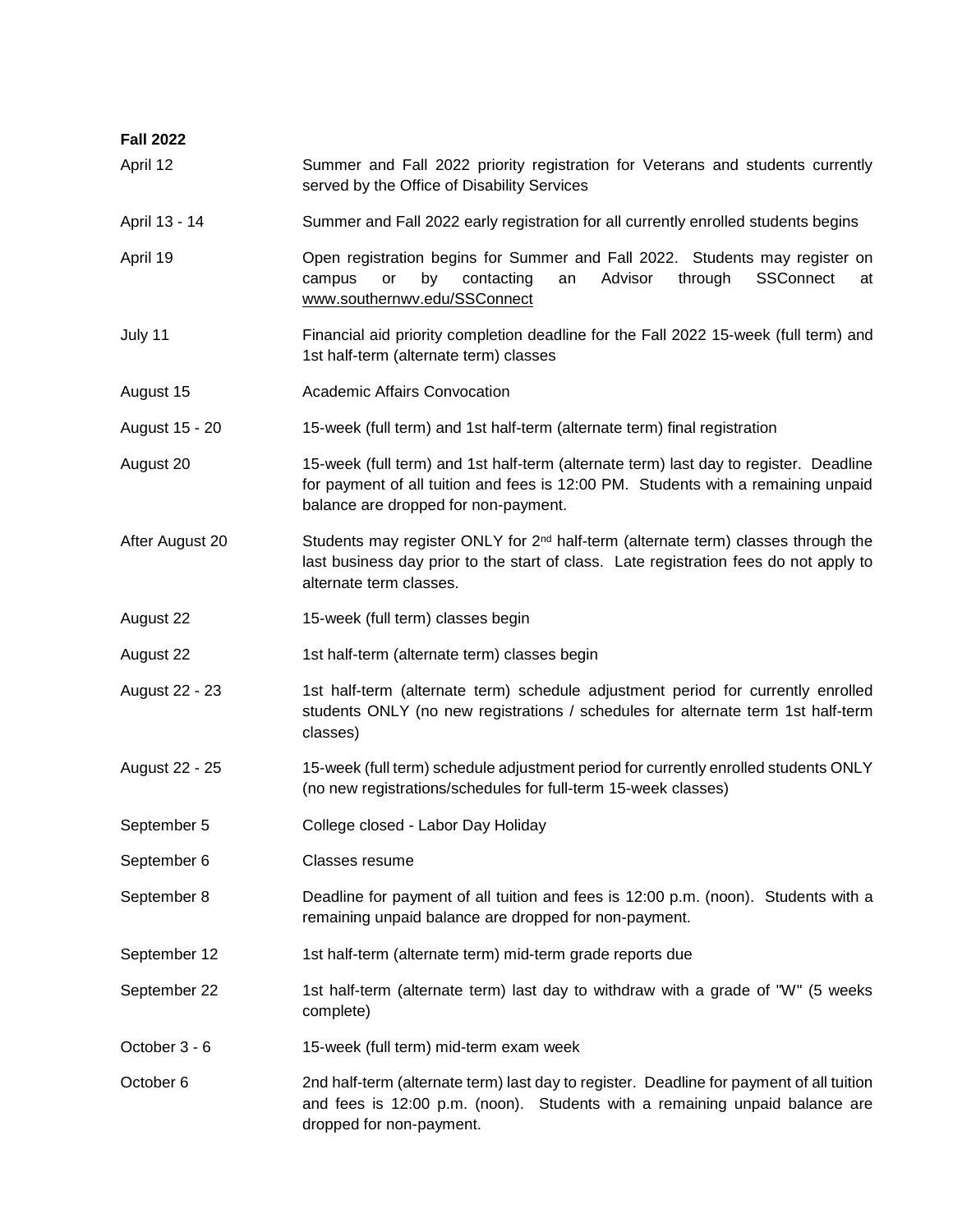- October 10 15-week (full term) mid-term grade reports due
- October 10 2nd half-term (alternate term) classes begin
- October 10 11 2nd half-term (alternate term) schedule adjustment period for currently enrolled students ONLY (no new registrations/schedules for alternate term 2nd half-term classes)
- November 3 15-week (full term) last day to withdraw with a grade of "W" (11 weeks complete)
- November 7 Spring 2023 priority registration for Veterans and students currently served by the Office of Disability Services (304) 896-7315
- November 8 10 Spring 2023 early registration for all currently enrolled students begins
- November 7 2nd half-term (alternate term) mid-term grade reports due
- November 14 Open registration begins for Spring 2023. New students may register on campus or by contacting an Advisor through SSConnect at www.southernwv.edu/SSConnect
- November 17 2nd half-term (alternate term) last day to withdraw with a grade of "W" (6 weeks complete)
- November 20 27 Thanksgiving Break (no classes in session)
- November 24 27 College closed Thanksgiving Holiday
- November 28 Classes resume
- December 1 Financial aid priority completion deadline for the Spring 2023 term (15-week full term) and 1st half-term (alternate term) classes
- After December 1 Financial aid processing will continue, but students who submit required documentation after this date are not guaranteed their financial aid will be processed in time to avoid being dropped for non-payment. Students who submit required documentation after this date may be able to register for alternate term  $(2<sup>nd</sup> half$ semester) classes.
- December 5 9 Final exam week

December 6

December 12 Final grades must be entered by noon

Southern will be closed for holiday break beginning Friday, December 16, 2022, through Monday, January 2, 2023.

Southern will re-open for business Tuesday, January 3, 2023.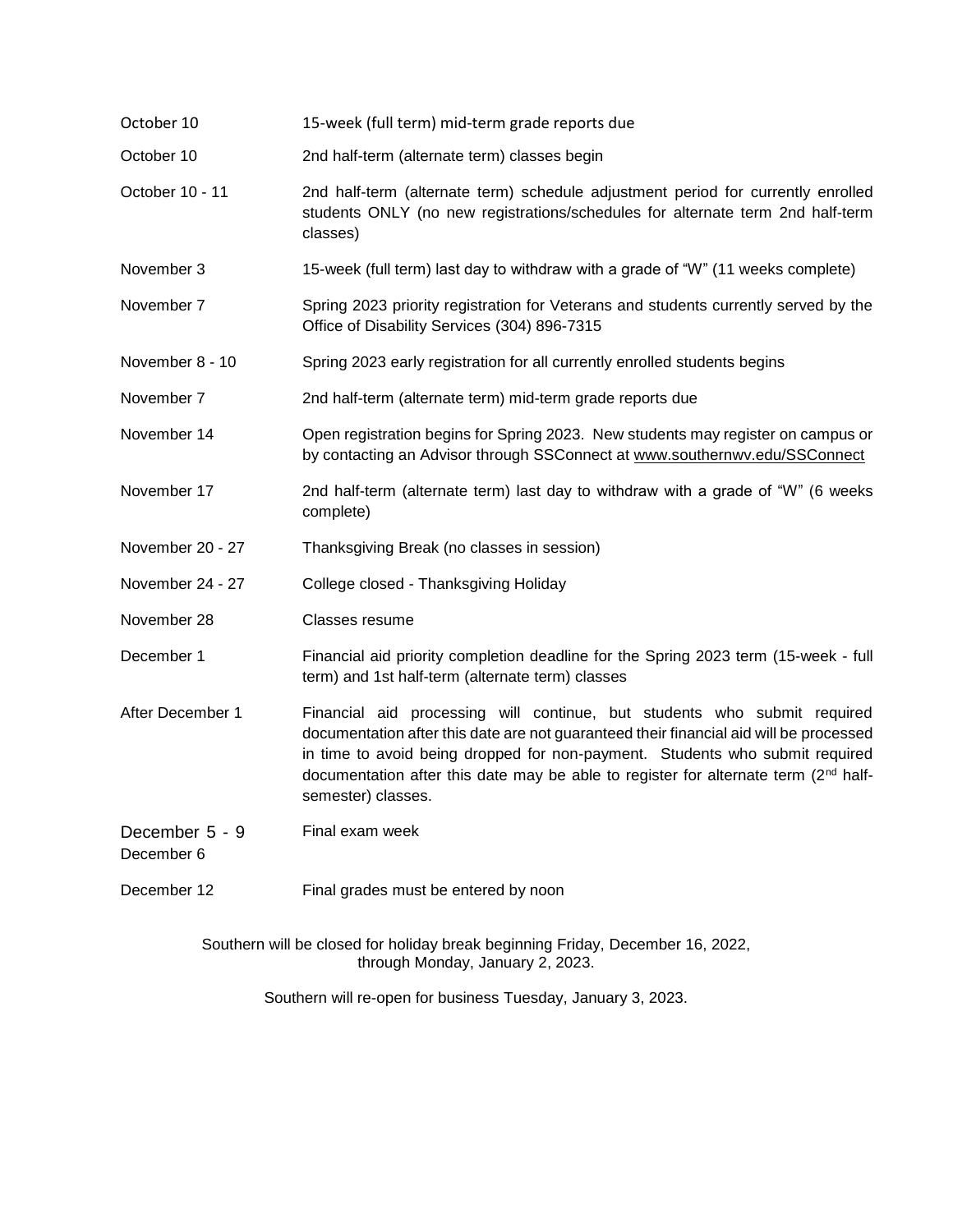| Spring 2023                          |                                                                                                                                                                                                                                                                                                                                                                       |
|--------------------------------------|-----------------------------------------------------------------------------------------------------------------------------------------------------------------------------------------------------------------------------------------------------------------------------------------------------------------------------------------------------------------------|
| December 1, 2022                     | Financial aid priority completion deadline for the Spring 2023 term (15-week - full<br>term) and 1st half-term (alternate term)) classes                                                                                                                                                                                                                              |
| After December 1, 2022               | Financial aid processing will continue, but students who submit required<br>documentation after this date are not guaranteed their financial aid will be processed<br>in time to avoid being dropped for nonpayment. Students who submit required<br>documentation after this date may be able to register for 2 <sup>nd</sup> half-term (alternate<br>term) classes. |
| January 9 - 14                       | 15-week (full term) and 1st half-term (alternate term) final registration period                                                                                                                                                                                                                                                                                      |
| January 14                           | 15-week (full term) and 1st half-term (alternate term) last day to register. Deadline<br>for payment of all tuition and fees is 12:00 p.m. (noon). Students with a remaining<br>unpaid balance are dropped for non-payment.                                                                                                                                           |
| After January 11                     | Students may register ONLY for 2nd half-term (alternate term) classes through the<br>last business day prior to the start of the class. Late registration fees do not apply<br>to alternate term classes.                                                                                                                                                             |
| January 16                           | College closed - Martin Luther King, Jr. Holiday                                                                                                                                                                                                                                                                                                                      |
| January 17                           | 15-week (full term) classes begin                                                                                                                                                                                                                                                                                                                                     |
| January 17                           | 1st half-term (alternate term) classes begin                                                                                                                                                                                                                                                                                                                          |
| January 17 - 18                      | 1st half-term (alternate term) schedule adjustment period for currently enrolled<br>students ONLY (no new registrations / schedules for alternate term 1st half-term<br>classes)                                                                                                                                                                                      |
| January 17 - 19                      | 15-week (full term) schedule adjustment period for currently enrolled students ONLY<br>(no new registrations / schedules for full-term 15-week classes)                                                                                                                                                                                                               |
| February 6                           | 1st half-term (alternate term) mid-term grade reports due                                                                                                                                                                                                                                                                                                             |
| February 16                          | 1st half-term (alternate term) last day to withdraw with a grade of "W" (5 weeks<br>complete)                                                                                                                                                                                                                                                                         |
| February<br>through<br>27<br>March 2 | 15-week (full term) mid-term exam week                                                                                                                                                                                                                                                                                                                                |
| March 6                              | 15-week (full term) mid-term grade reports due                                                                                                                                                                                                                                                                                                                        |
| March 2                              | 2nd half-term (alternate term) last day to register. Deadline for payment of all tuition<br>and fees is 5:00 PM. Students with a remaining unpaid balance are dropped for<br>non-payment.                                                                                                                                                                             |
| March 6                              | 2nd half-term (alternate term) classes begin                                                                                                                                                                                                                                                                                                                          |
| March 6 - 7                          | 2nd half-term (alternate term) schedule adjustment period for currently enrolled<br>students ONLY (no new registrations / schedules for alternate term 2nd half-term<br>classes)                                                                                                                                                                                      |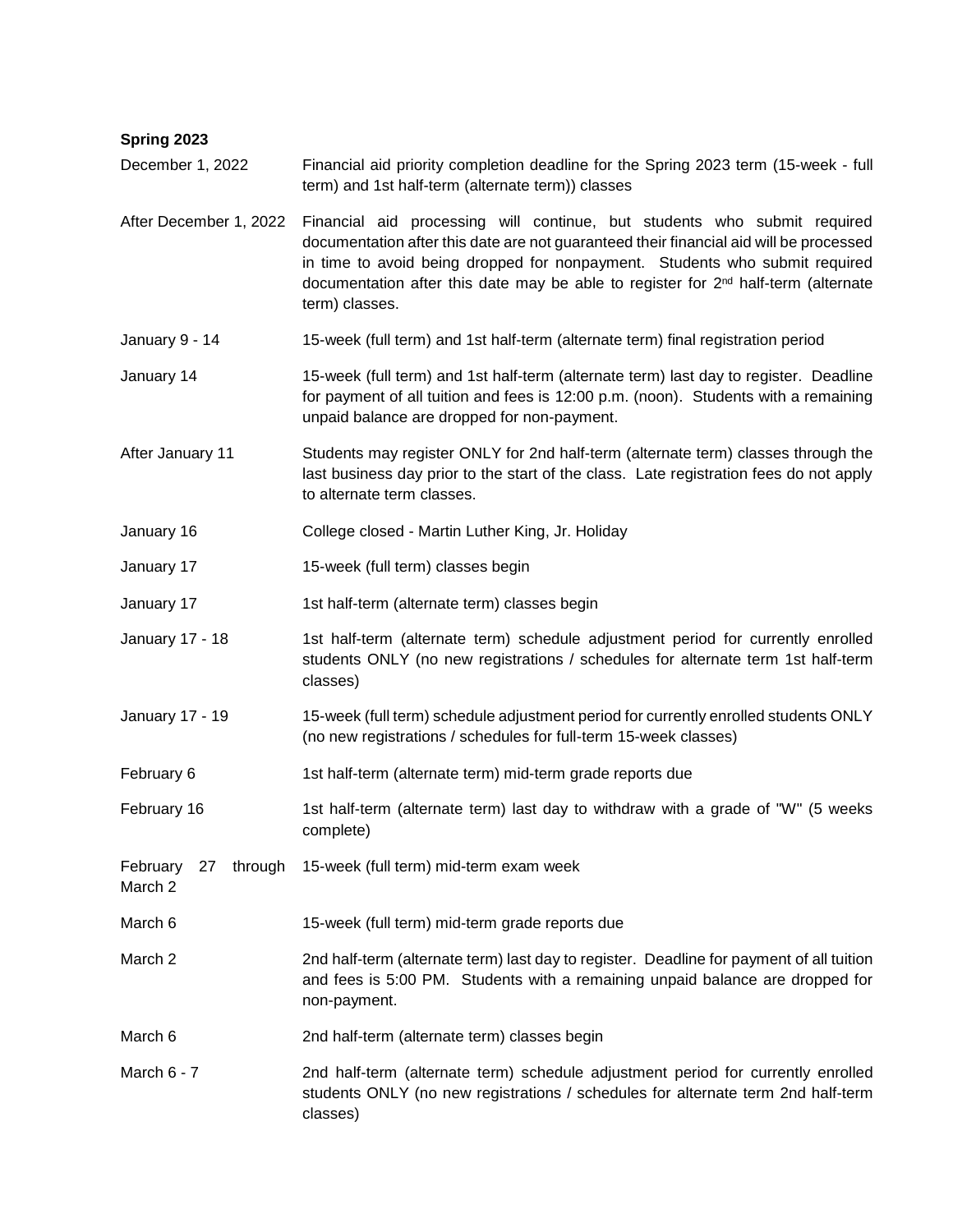| March 30      | 15-week (full term) last day to withdraw with a grade of "W" (11 weeks complete)                                                                                                                |
|---------------|-------------------------------------------------------------------------------------------------------------------------------------------------------------------------------------------------|
| April 2 - 9   | Spring Break - no classes                                                                                                                                                                       |
| April 10      | Classes resume                                                                                                                                                                                  |
| April 11      | Summer and Fall 2023 priority registration for Veterans and students currently<br>served by the Office of Disability Services (304) 896-7315                                                    |
| April 11 - 13 | Summer and Fall 2023 early registration for all currently enrolled students begins                                                                                                              |
| April 10      | 2nd half-term (alternate term) mid-term grade reports due                                                                                                                                       |
| April 17      | Open registration begins for Summer and Fall 2023. Students may register on<br>Advisor<br>SSConnect<br>by<br>contacting<br>through<br>campus<br>or<br>an<br>at<br>www.southernwv.edu/SSConnect. |
| April 20      | 2nd half-term (alternate term) last day to withdraw with a grade of "W" (6 weeks<br>complete)                                                                                                   |
| May 1 - 5     | Final exams week                                                                                                                                                                                |
| May 6         | Commencement - 10:00 AM.                                                                                                                                                                        |
| May 8         | Final grades must be entered by noon                                                                                                                                                            |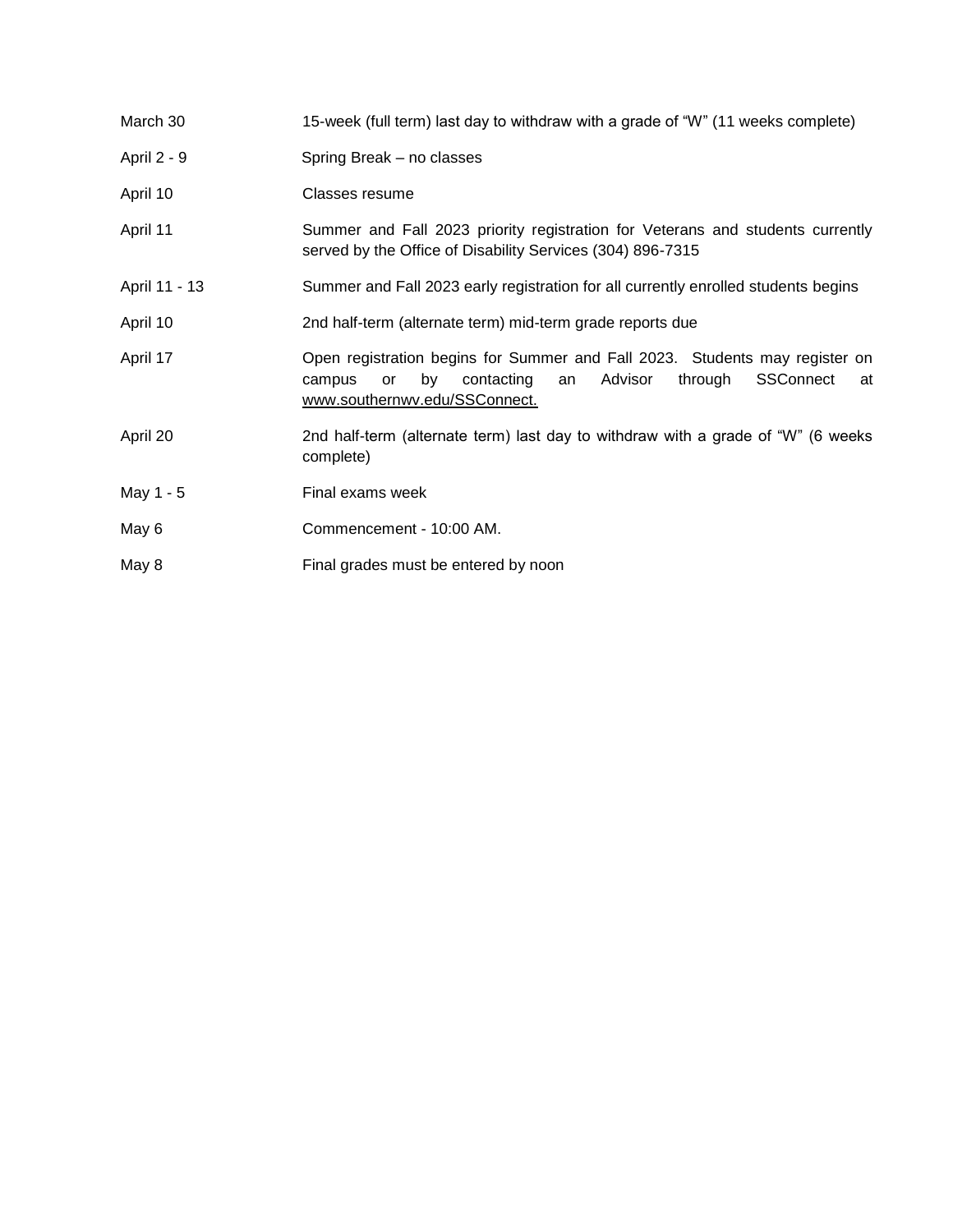| Summer 2023<br>10-week (full term) |                                                                                                                                                                                                   |
|------------------------------------|---------------------------------------------------------------------------------------------------------------------------------------------------------------------------------------------------|
| May 18                             | 10-week (full term) last day to register. Deadline for payment of all tuition<br>and fees is 5:00 PM. Students with a remaining unpaid balance are<br>dropped for non-payment.                    |
| After May 18                       | Students may register for 2nd 5-week (alternate term) classes through the<br>last business day prior to the start of the class. Late registration fees do<br>not apply to alternate term classes. |
| <b>May 22</b>                      | 10-week (full term) classes begin                                                                                                                                                                 |
| May 22 - 23                        | Schedule adjustment for currently enrolled students ONLY (no new<br>registrations / schedules for term)                                                                                           |
| <b>May 29</b>                      | College closed - Memorial Day Holiday                                                                                                                                                             |
| June 26                            | Mid-term grade reports due                                                                                                                                                                        |
| July 4                             | College closed - Independence Day Holiday                                                                                                                                                         |
| July 6                             | Last day to withdraw with a grade of "W" (7 weeks complete)                                                                                                                                       |
| July 31                            | Final grades must be entered by 9:00 a.m.                                                                                                                                                         |

| Summer 2023 |                         |
|-------------|-------------------------|
|             | 5-week (alternate term) |

| May 18        | 1st 5-week (alternate term) last day to register. Deadline for payment of<br>all tuition and fees is 5:00 PM. Students with a remaining unpaid balance<br>are dropped for non-payment.            |
|---------------|---------------------------------------------------------------------------------------------------------------------------------------------------------------------------------------------------|
| After May 18  | Students may register for 2nd 5-week (alternate term) classes through the<br>last business day prior to the start of the class. Late registration fees do<br>not apply to alternate term classes. |
| <b>May 22</b> | Classes begin                                                                                                                                                                                     |
| May 22 - 23   | Schedule adjustment for currently enrolled students ONLY (no new<br>registrations / schedules for term)                                                                                           |
| <b>May 29</b> | College closed - Memorial Day Holiday                                                                                                                                                             |
| June 5        | Mid-term grade reports due                                                                                                                                                                        |
| June 15       | Last day to withdraw with a grade of "W" (4 weeks complete)                                                                                                                                       |
| June 26       | Final grades must be entered by 9:00 a.m.                                                                                                                                                         |